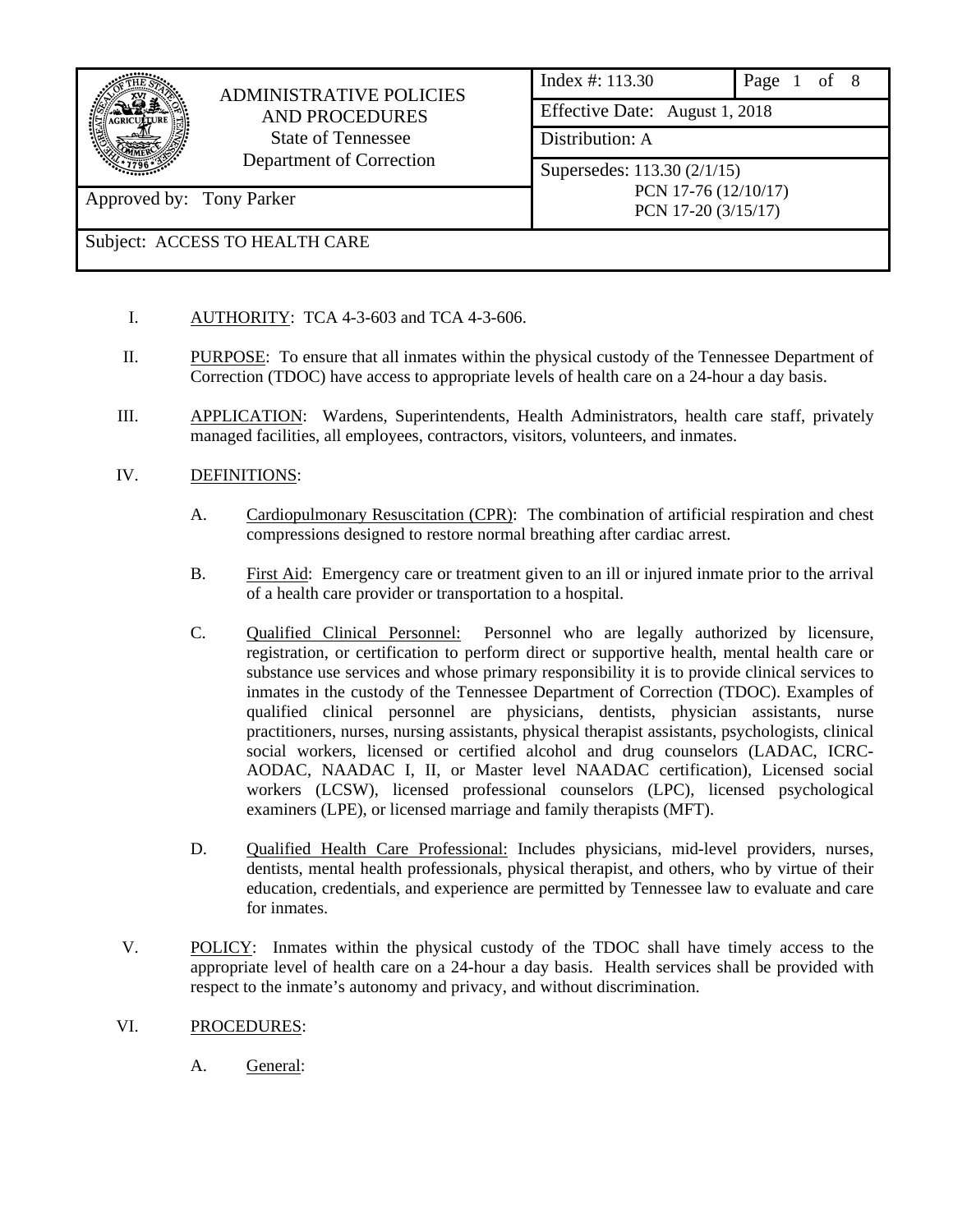- 1. The Health Administrator shall generate institutional written procedures to ensure that routine and emergency health care services are accessible to all inmates in a timely manner. The procedure shall detail the inmate's access to sick call, dental care, psychological/psychiatric care, and emergency care as outlined in Section VI.(D)(2) of this policy.
- 2. The Warden/Superintendent shall appoint an individual to educate staff to assist disabled inmates with questions, problems, or issues associated with their disabilities. This individual shall be trained in the Department's responsibilities concerning the Americans with Disabilities Act (ADA).

### B. Health Orientation:

- 1. Upon admission to any institution, each inmate shall receive instructions for accessing health care services. This shall be done during the inmate's initial screening (See Policy #113.20). If the inmate cannot speak English, the Warden/Superintendent or designee shall provide an interpreter to provide verbal health orientation within five working days.
- 2. Written instructions concerning access to health care shall also be given to each inmate upon entry into the institution. The instruction may be in the form of an information sheet or may be included in an orientation manual, such as the inmate handbook. These instructions shall include at minimum:
	- a. The location of the clinic at the institution
	- b. Access to and times of sick call
	- c. Access to emergency care
	- d. Procedures for acquiring dental and mental health services
- 3. The institution shall provide a staff member to read the written instructions to inmates who are unable to read.
- 4. Health orientation shall be documented on the Health Screening, CR-2178. (See Policy #113.22) The inmate shall sign the form indicating that he/she has received instruction on how to obtain health care.
- 5. Written instructions explaining access to health care services shall be posted in all living areas and shall be in terms that can be understood by all inmates. Interpretation shall be made available for inmates with intellectual deficiencies and/or language barriers.
- C. Routine Health Care: Sick call/triage of health complaints shall be in accordance with Policy #113.31.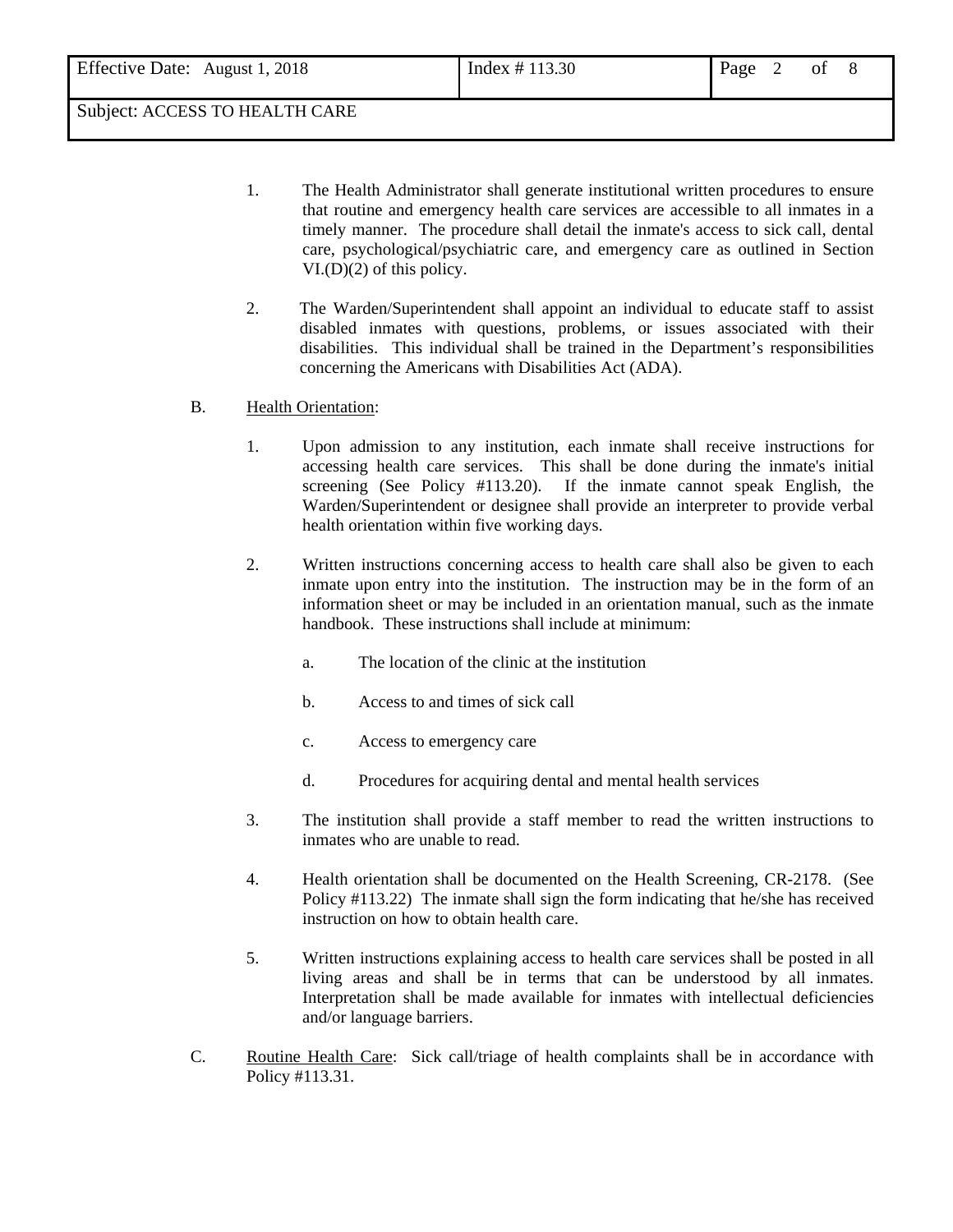- D. Emergency Care: Institutional policies and/or procedures shall be developed to include the following requirements:
	- 1. Emergency Response Education/Training:
		- a. Cardiopulmonary Resuscitation (CPR): All correctional officers and qualified clinical personnel shall maintain current certification in CPR.
		- b. First Aid: Correctional officers and other institutional employees designated by the Warden/Superintendent shall be certified in first aid. [See Section VI.(E)].
		- c. Four Minute Response: All institutional staff shall receive training in fourminute response to health related emergencies. Training shall be part of the new hire orientation and the institutional core curriculum for current employees. It shall include:
			- (1) Recognition of signs and symptoms of acute medical or mental distress and knowledge of action required in potential emergency situations
			- (2) Methods of obtaining assistance
			- (3) Signs and symptoms of mental illness, retardation, and chemical dependency
			- (4) Procedures for patient transfers to appropriate medical facilities or health care providers
			- (5) Prevention of blood borne and air borne infection during CPR/first aid assistance.

Documentation of training and certifications shall be maintained by the institutional training officer. The Tennessee Correction Academy offers CPR and first-aid training. Four minute response training is part of the institutional core curriculum training.

- 2. Procedures: The institution shall have a written plan which covers the provision of 24-hour emergency medical, dental, and mental health care availability for inmates. The plan shall include arrangements for the following:
	- a. On-site emergency first aid and crisis intervention
	- b. Emergency evacuation of the inmates from the facility
	- c. How to contact local emergency responders
	- d. Use of one or more designated hospital emergency rooms or other appropriate health facilities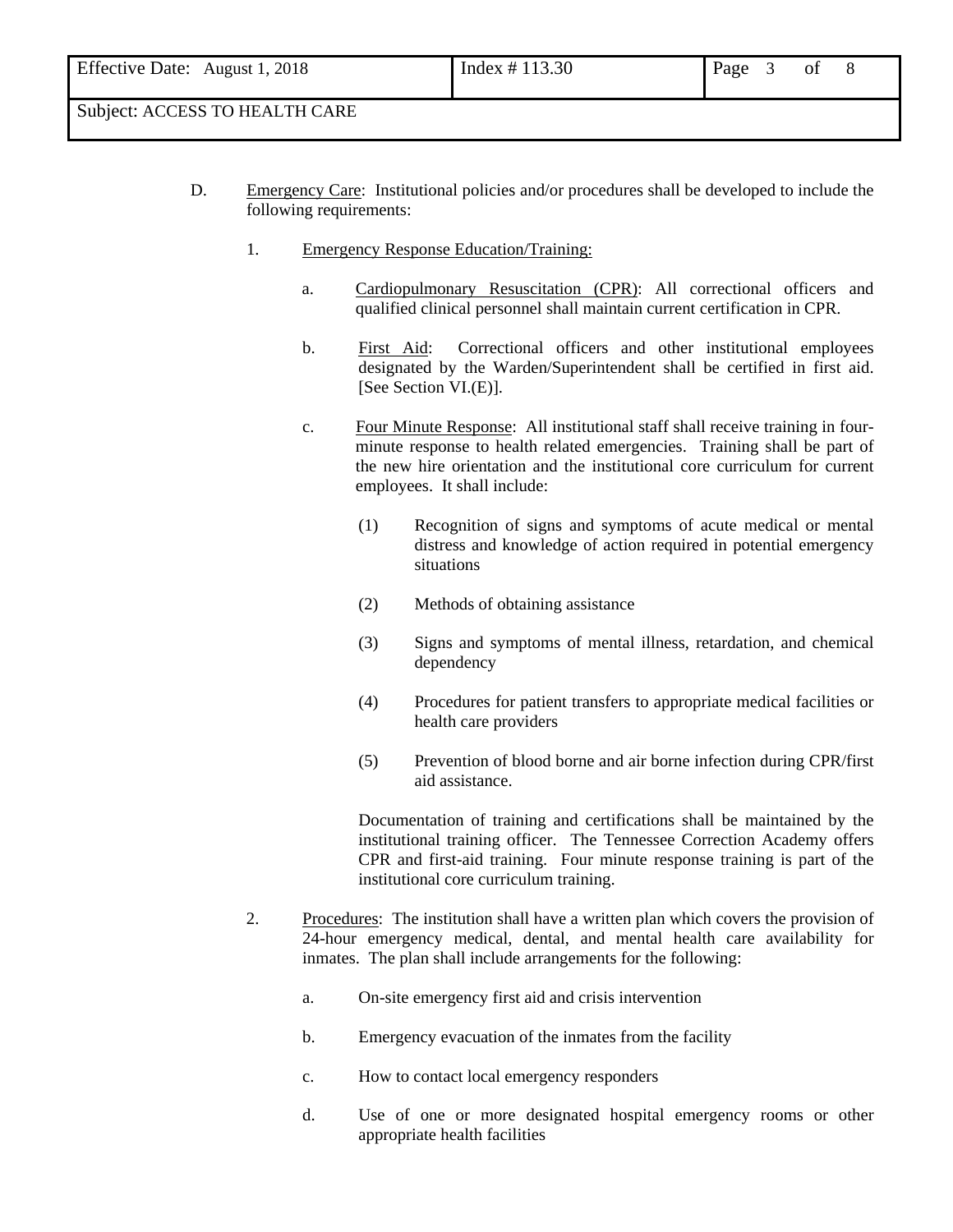- e. Emergency on-call physician, dentist, and mental health professional services when the emergency health facility is not located in a nearby community
- f. Security procedures that provide for the immediate transfer of inmates when appropriate
- g. Emergency on-call procedures for personnel
- h. Location of emergency equipment and supplies within the institution, including stretchers and first aid kits/equipment
- i. Scheduled inspection, inventory, replenishment, and maintenance of emergency equipment and supplies
- j. Orientation/training of institutional staff on emergency procedures to include four minute response training
- 3. First aid and emergency stabilization for employees, volunteers, and visitors shall be provided in accordance with Policy #113.13
- 4. When emergency on-call physicians, dentists, and mental health professionals are contacted, the nurse shall document the time the call was placed and the time of response on the Progress Note, CR-1884.
- E. First Aid:
	- 1. In the event of sudden illness or injury, first aid shall be rendered by any employee to the extent possible within his/her training and experience.
	- 2. Employees certified in CPR are expected to provide assistance in the event of a life-threatening emergency. First aid shall be continued until the arrival of health care personnel. Health care personnel shall take charge and assume responsibility for the emergency upon arrival. They shall direct other employees to assist in the emergency as required.
- F. Health Care for Inmates in Segregation/Detention:
	- 1. When an offender is transferred to segregation/restrictive housing, the unit supervisor will inform health care staff immediately. Health care staff will provide a screening and review, as indicated by the protocols established by the health administrator. The screening and review will be documented in the health record on the Progress Note, CR-1884. Unless medical attention is needed more frequently, all inmates shall be seen in the segregation/restrictive housing unit by a qualified health care professional within 24 hours after segregation/restrictive housing placement. Each offender in segregation/restrictive housing receives a daily visit from a qualified health care professional.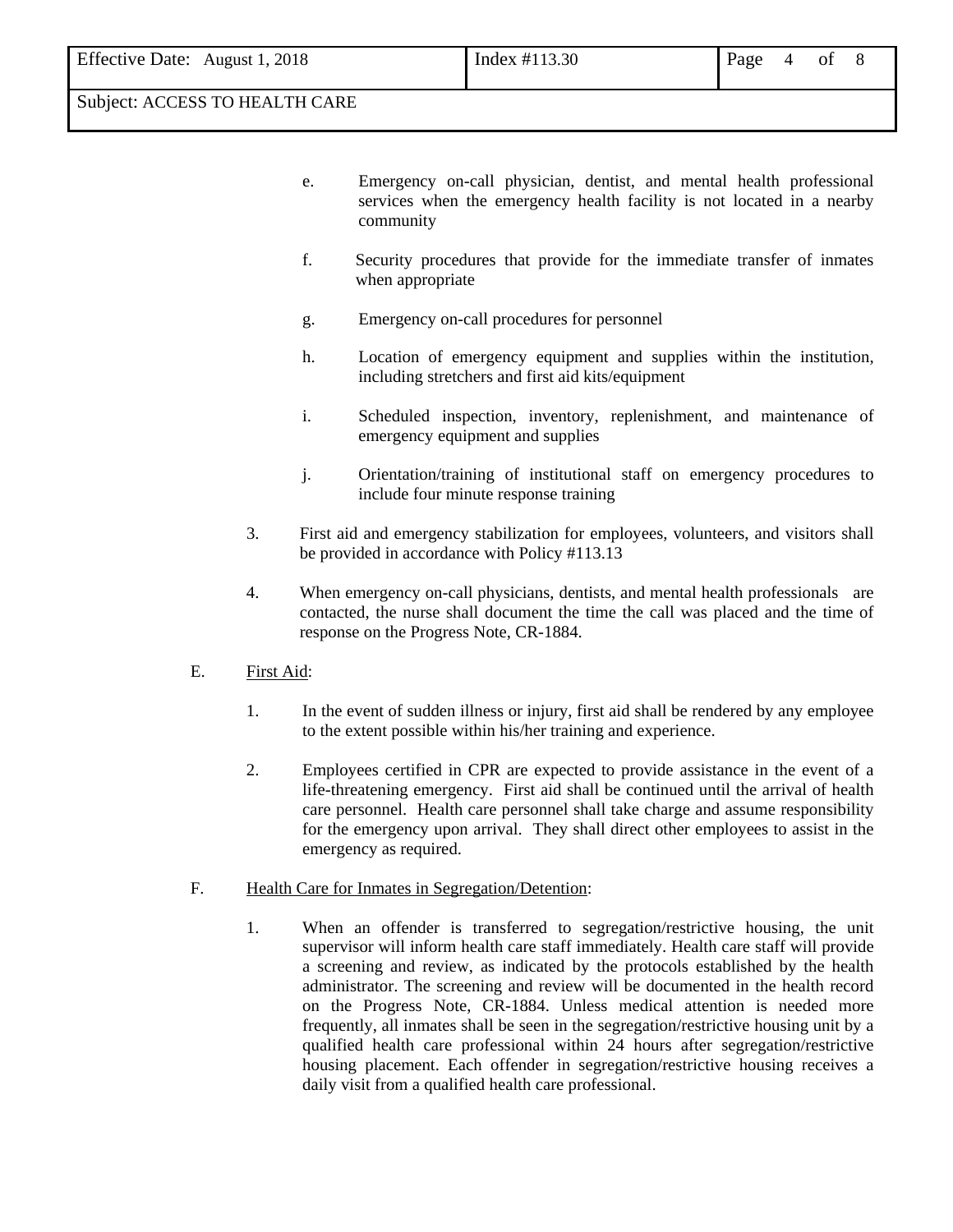- 2. Inmates housed in segregation, detention, or holding units shall not forfeit their right of access to health care and shall receive daily visits seven days per week from health care staff. Evaluation of routine health-related complaints shall be conducted on a daily basis and each inmate who wishes to be seen shall be evaluated by a qualified health care professional. Health care staff must sign each inmate's Segregation Unit Record Sheet, CR-2857, or a Segregation Unit Record Sheet for Death Sentenced Inmates, CR-3063, to indicate access to health care has been offered to each inmate on a daily basis. The initial assessment and all subsequent encounters where services are provided shall be documented in the inmate's health record. The health care staff shall evaluate all emergent or urgent complaints for treatment and disposition as appropriate.
- 3. The health care staff shall evaluate all emergent or urgent complaints for treatment and disposition as appropriate.
- 4. When possible, examinations and treatment shall be performed in an appropriately equipped room in the unit. The inmate may be escorted to the clinic or infirmary with appropriate security if required.
- 5. Inmates housed in segregation, detention, or holding units shall receive their daily prescribed medications.
- G. Employee/Volunteer/Visitor First Aid and Emergency Care: First aid and/or lifesaving/stabilizing emergency care shall be provided to employees, volunteers, and visitors experiencing acute illness or injury within the institutional property/grounds. When care is rendered to an individual, it is essential that the individual be referred to his/her own physician or an emergency room for follow-up care. The health care provider shall document the accident or incident on Accident/Incident/Traumatic Injury Report, CR-2592. (See Policy #113.53) NOTE: In the event a state employee is injured on the job and is seeking medical care, the state employee must choose a provider (doctor or hospital) from the current contract approved vendor list as per Policy #303.04.
- VII. ACA STANDARDS: 4-4258, 4-4261, 4-4344, 4-4351, 4-4389, 4-4400, and 4-4429-1.
- VIII. EXPIRATION DATE: August 1, 2021.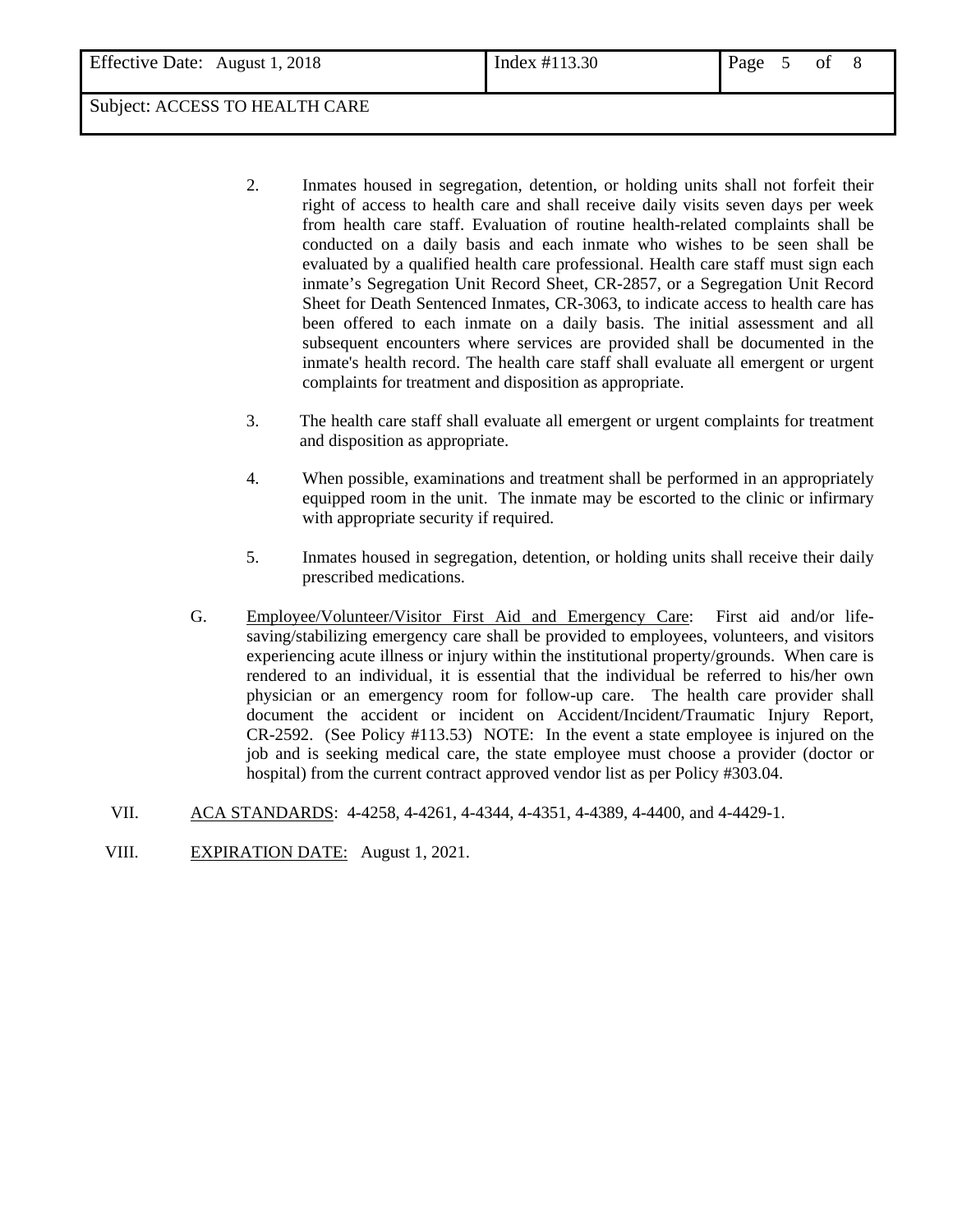

### **TENNESSEE DEPARTMENT OF CORRECTION SEGREGATION UNIT RECORD**

| <b>INSTITUTION</b>                |                     |                      |       |           |  |  |  |  |  |  |  |
|-----------------------------------|---------------------|----------------------|-------|-----------|--|--|--|--|--|--|--|
| <b>INMATE NAME:</b>               | <b>TDOC NUMBER:</b> |                      | CELL: |           |  |  |  |  |  |  |  |
| TYPE OF SEGREGATION (Circle One): |                     |                      |       |           |  |  |  |  |  |  |  |
| ADMINISTRATIVE                    | <b>MANDATORY</b>    | <b>PUNITIVE</b>      | PH    | <b>PI</b> |  |  |  |  |  |  |  |
| DATE RECEIVED:                    |                     | DATE RELEASED:       |       |           |  |  |  |  |  |  |  |
| IF PUNITIVE: CHARGE               |                     | <b>PUNITIVE TIME</b> |       |           |  |  |  |  |  |  |  |

PERTINENT INFORMATION (*Examples: Epileptic, Diabetic, Suicidal, Assaultive, etc*.)

| DATE        | <b>SHIF</b><br>$\top$ | SHIFT<br>OFFICER<br>SIGNATURE | $\, {\bf B}$ | $\mathsf D$ | $\mathsf S$ | SHO | <b>SHA</b> | <b>TIME</b><br><b>EXERCISE</b> | <b>MEDICAL</b><br><b>STAFF</b><br>SIGNATURE | <b>SUPERVISOR</b><br>SIGNATURE | <b>COMMENTS</b> |
|-------------|-----------------------|-------------------------------|--------------|-------------|-------------|-----|------------|--------------------------------|---------------------------------------------|--------------------------------|-----------------|
|             | 1 <sup>st</sup>       |                               |              |             |             |     |            |                                |                                             |                                |                 |
| SUN         | $2^{nd}$              |                               |              |             |             |     |            |                                |                                             |                                |                 |
|             | $3^{\text{rd}}$       |                               |              |             |             |     |            |                                |                                             |                                |                 |
|             | 1 <sup>st</sup>       |                               |              |             |             |     |            |                                |                                             |                                |                 |
| <b>MON</b>  | $2^{nd}$              |                               |              |             |             |     |            |                                |                                             |                                |                 |
|             | $3^{\text{rd}}$       |                               |              |             |             |     |            |                                |                                             |                                |                 |
|             | 1 <sup>st</sup>       |                               |              |             |             |     |            |                                |                                             |                                |                 |
| <b>TUE</b>  | $2^{nd}$              |                               |              |             |             |     |            |                                |                                             |                                |                 |
|             | 3 <sup>rd</sup>       |                               |              |             |             |     |            |                                |                                             |                                |                 |
|             | 1 <sup>st</sup>       |                               |              |             |             |     |            |                                |                                             |                                |                 |
| WED         | $2^{nd}$              |                               |              |             |             |     |            |                                |                                             |                                |                 |
|             | $3^{\text{rd}}$       |                               |              |             |             |     |            |                                |                                             |                                |                 |
|             | 1 <sup>st</sup>       |                               |              |             |             |     |            |                                |                                             |                                |                 |
| <b>THUR</b> | $2^{nd}$              |                               |              |             |             |     |            |                                |                                             |                                |                 |
|             | $3^{\text{rd}}$       |                               |              |             |             |     |            |                                |                                             |                                |                 |
|             | 1 <sup>st</sup>       |                               |              |             |             |     |            |                                |                                             |                                |                 |
| ${\sf FRI}$ | $2^{nd}$              |                               |              |             |             |     |            |                                |                                             |                                |                 |
|             | $3^{\text{rd}}$       |                               |              |             |             |     |            |                                |                                             |                                |                 |
|             | 1 <sup>st</sup>       |                               |              |             |             |     |            |                                |                                             |                                |                 |
| SAT         | $2^{nd}$              |                               |              |             |             |     |            |                                |                                             |                                |                 |
|             | 3 <sup>rd</sup>       |                               |              |             |             |     |            |                                |                                             |                                |                 |

Meals/Shower/Shave: Yes (Y) No (N) Refused (R) Exercise: Enter actual time period (i.e., 9:30 IN/10:00 OUT)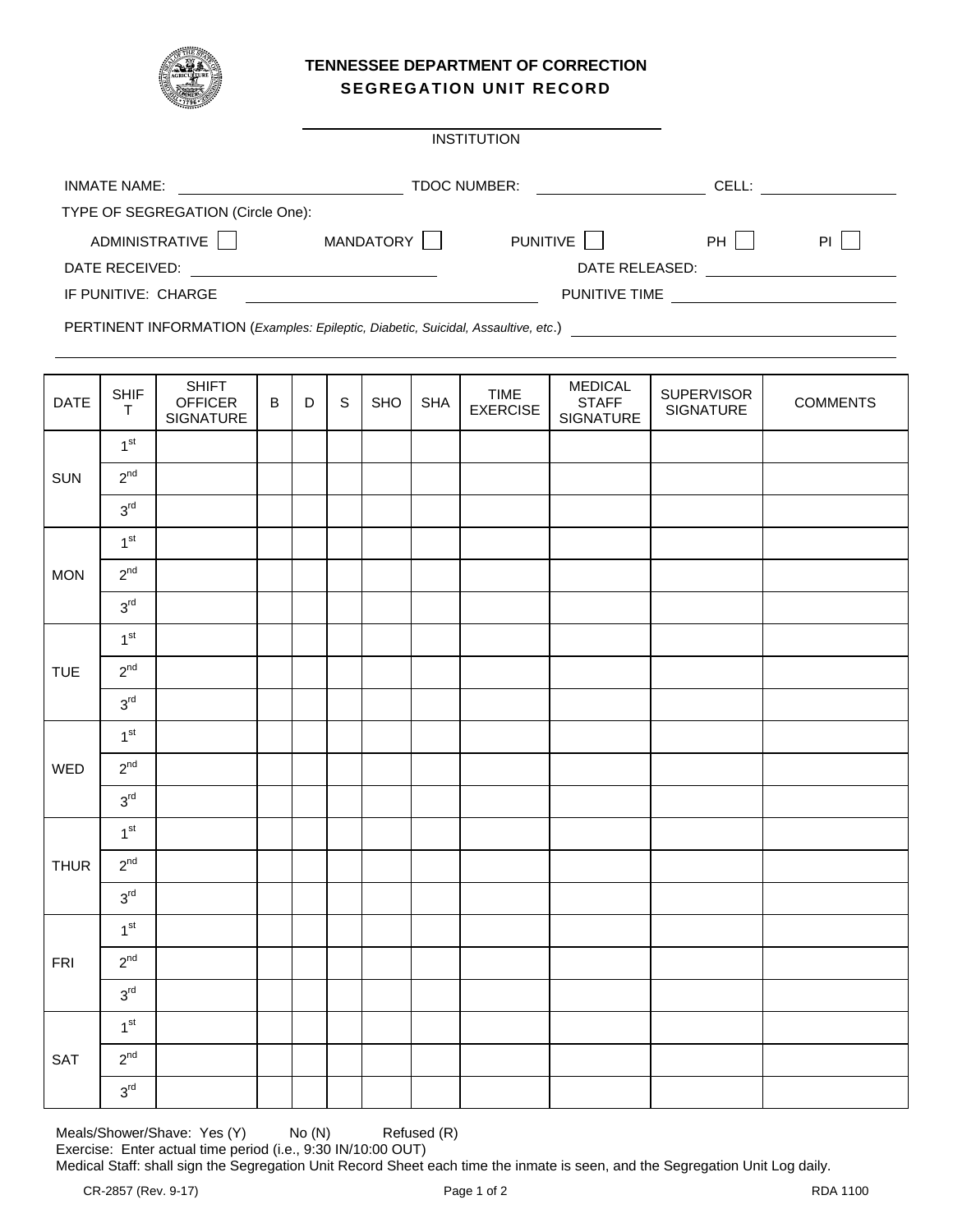| DATE        | <b>SHIF</b><br>$\top$ | <b>SHIFT</b><br><b>OFFICER</b><br>SIGNATURE | $\, {\bf B}$ | $\mathsf D$ | $\mathsf S$ | SHO | <b>SHA</b> | <b>TIME</b><br><b>EXERCISE</b> | <b>MEDICAL</b><br><b>STAFF</b><br>SIGNATURE | <b>SUPERVISOR</b><br>SIGNATURE | <b>COMMENTS</b> |
|-------------|-----------------------|---------------------------------------------|--------------|-------------|-------------|-----|------------|--------------------------------|---------------------------------------------|--------------------------------|-----------------|
|             | 1 <sup>st</sup>       |                                             |              |             |             |     |            |                                |                                             |                                |                 |
| SUN         | $2^{nd}$              |                                             |              |             |             |     |            |                                |                                             |                                |                 |
|             | 3 <sup>rd</sup>       |                                             |              |             |             |     |            |                                |                                             |                                |                 |
|             | 1 <sup>st</sup>       |                                             |              |             |             |     |            |                                |                                             |                                |                 |
| <b>MON</b>  | $2^{nd}$              |                                             |              |             |             |     |            |                                |                                             |                                |                 |
|             | $3^{\text{rd}}$       |                                             |              |             |             |     |            |                                |                                             |                                |                 |
|             | 1 <sup>st</sup>       |                                             |              |             |             |     |            |                                |                                             |                                |                 |
| <b>TUE</b>  | $2^{nd}$              |                                             |              |             |             |     |            |                                |                                             |                                |                 |
|             | $3^{\rm rd}$          |                                             |              |             |             |     |            |                                |                                             |                                |                 |
|             | 1 <sup>st</sup>       |                                             |              |             |             |     |            |                                |                                             |                                |                 |
| WED         | $2^{nd}$              |                                             |              |             |             |     |            |                                |                                             |                                |                 |
|             | $3^{\text{rd}}$       |                                             |              |             |             |     |            |                                |                                             |                                |                 |
|             | 1 <sup>st</sup>       |                                             |              |             |             |     |            |                                |                                             |                                |                 |
| <b>THUR</b> | $2^{nd}$              |                                             |              |             |             |     |            |                                |                                             |                                |                 |
|             | $3^{\text{rd}}$       |                                             |              |             |             |     |            |                                |                                             |                                |                 |
|             | 1 <sup>st</sup>       |                                             |              |             |             |     |            |                                |                                             |                                |                 |
| FRI         | $2^{nd}$              |                                             |              |             |             |     |            |                                |                                             |                                |                 |
|             | 3 <sup>rd</sup>       |                                             |              |             |             |     |            |                                |                                             |                                |                 |
|             | 1 <sup>st</sup>       |                                             |              |             |             |     |            |                                |                                             |                                |                 |
| SAT         | $2^{nd}$              |                                             |              |             |             |     |            |                                |                                             |                                |                 |
|             | $3^{\text{rd}}$       |                                             |              |             |             |     |            |                                |                                             |                                |                 |

Meals/Shower/Shave: Yes (Y) No (N) Refused (R) Exercise: Enter actual time period (i.e., 9:30 IN/10:00 OUT) Medical Staff: shall sign the Segregation Unit Record Sheet each time the inmate is seen, and the Segregation Unit Log daily. REMARKS: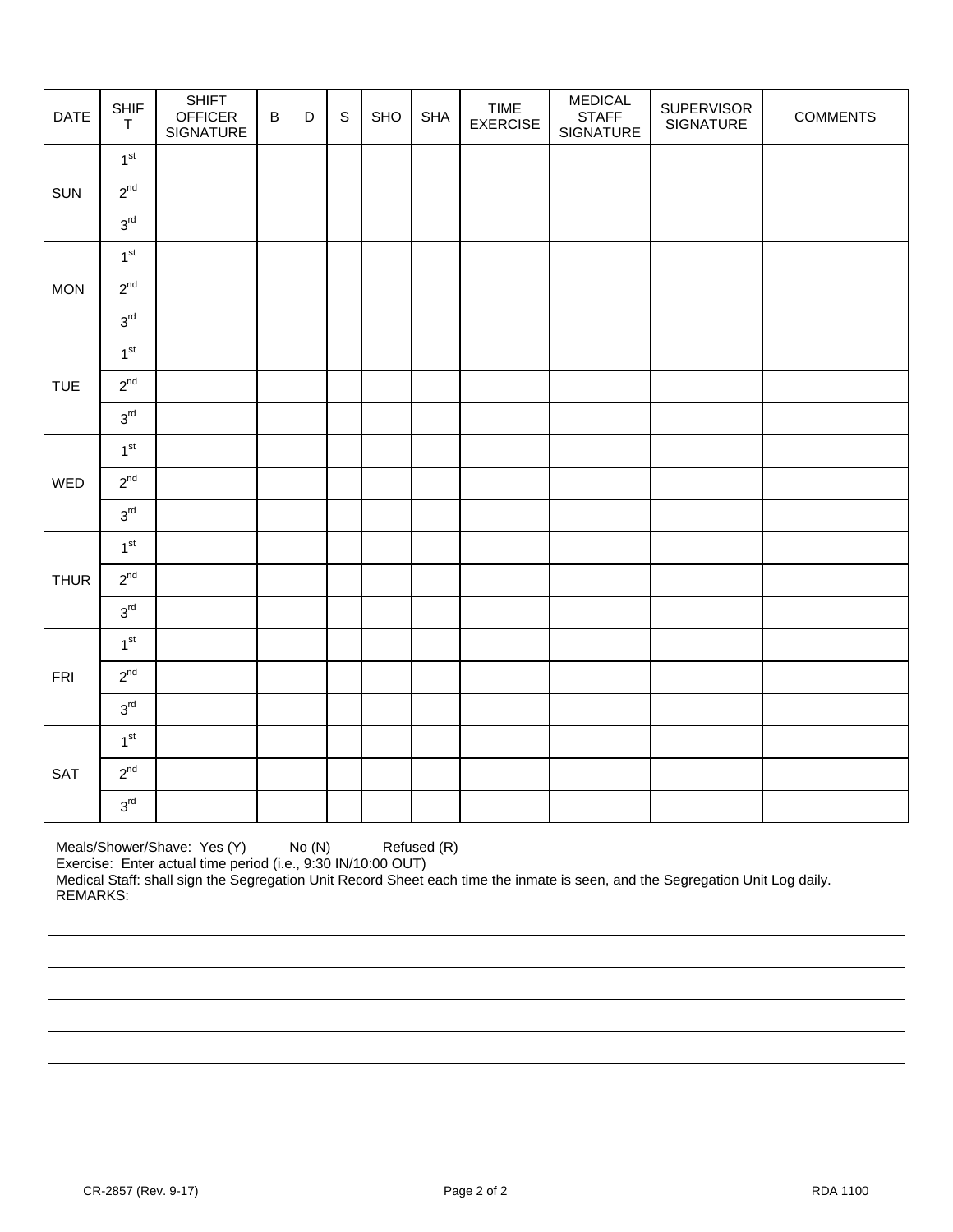

### TENNESSEE DEPARTMENT OF CORRECTION RIVERBEND MAXIMUM SECURITY INSTITUTION **SEGREGATION UNIT RECORD FOR DEATH SENTENCED INMATES**

| <b>INMATE NAME:</b>     |                       |              |        |                | <u> Alexandria de la conte</u> |                                    |              |       | TDOC NUMBER:      |           |                    |                | LEVEL:          |                |                 |
|-------------------------|-----------------------|--------------|--------|----------------|--------------------------------|------------------------------------|--------------|-------|-------------------|-----------|--------------------|----------------|-----------------|----------------|-----------------|
|                         |                       |              |        |                |                                |                                    | <b>MONTH</b> |       |                   |           |                    | <b>DAY DAY</b> | <b>YEAR</b>     |                |                 |
|                         | PERTINENT INFORMATION |              |        |                |                                |                                    |              |       |                   |           |                    |                |                 |                |                 |
|                         |                       | <b>MEALS</b> |        |                |                                |                                    |              |       |                   |           |                    |                |                 |                |                 |
| <b>DATE</b>             | <b>Breakfast</b>      | Lunch        | Dinner | <b>SHOWERS</b> | <b>WORK</b>                    | <b>TRICOR<br/>WORKERS<br/>ONLY</b> | SCHOOL       | PHONE | <b>RECREATION</b> | FREE TIME | ARTS AND<br>CRAFTS | VISITATION     | LEGAL<br>VISITS | LAW<br>LIBRARY | <b>RELIGION</b> |
| $\mathbf{1}$            |                       |              |        |                |                                |                                    |              |       |                   |           |                    |                |                 |                |                 |
| $\overline{2}$          |                       |              |        |                |                                |                                    |              |       |                   |           |                    |                |                 |                |                 |
| $\mathbf{3}$            |                       |              |        |                |                                |                                    |              |       |                   |           |                    |                |                 |                |                 |
| $\overline{\mathbf{4}}$ |                       |              |        |                |                                |                                    |              |       |                   |           |                    |                |                 |                |                 |
| $\overline{5}$          |                       |              |        |                |                                |                                    |              |       |                   |           |                    |                |                 |                |                 |
| $\, 6$                  |                       |              |        |                |                                |                                    |              |       |                   |           |                    |                |                 |                |                 |
| $\overline{7}$          |                       |              |        |                |                                |                                    |              |       |                   |           |                    |                |                 |                |                 |
| $\bf 8$                 |                       |              |        |                |                                |                                    |              |       |                   |           |                    |                |                 |                |                 |
| $\boldsymbol{9}$        |                       |              |        |                |                                |                                    |              |       |                   |           |                    |                |                 |                |                 |
| $10\,$                  |                       |              |        |                |                                |                                    |              |       |                   |           |                    |                |                 |                |                 |
| $11$                    |                       |              |        |                |                                |                                    |              |       |                   |           |                    |                |                 |                |                 |
| 12                      |                       |              |        |                |                                |                                    |              |       |                   |           |                    |                |                 |                |                 |
| 13                      |                       |              |        |                |                                |                                    |              |       |                   |           |                    |                |                 |                |                 |
| 14                      |                       |              |        |                |                                |                                    |              |       |                   |           |                    |                |                 |                |                 |
| 15                      |                       |              |        |                |                                |                                    |              |       |                   |           |                    |                |                 |                |                 |
| $16\,$                  |                       |              |        |                |                                |                                    |              |       |                   |           |                    |                |                 |                |                 |
| 17                      |                       |              |        |                |                                |                                    |              |       |                   |           |                    |                |                 |                |                 |
| $18\,$                  |                       |              |        |                |                                |                                    |              |       |                   |           |                    |                |                 |                |                 |
| 19                      |                       |              |        |                |                                |                                    |              |       |                   |           |                    |                |                 |                |                 |
| 20                      |                       |              |        |                |                                |                                    |              |       |                   |           |                    |                |                 |                |                 |
| 21                      |                       |              |        |                |                                |                                    |              |       |                   |           |                    |                |                 |                |                 |
| 22                      |                       |              |        |                |                                |                                    |              |       |                   |           |                    |                |                 |                |                 |
| 23                      |                       |              |        |                |                                |                                    |              |       |                   |           |                    |                |                 |                |                 |
| 24                      |                       |              |        |                |                                |                                    |              |       |                   |           |                    |                |                 |                |                 |
| 25                      |                       |              |        |                |                                |                                    |              |       |                   |           |                    |                |                 |                |                 |
| 26                      |                       |              |        |                |                                |                                    |              |       |                   |           |                    |                |                 |                |                 |
| 27                      |                       |              |        |                |                                |                                    |              |       |                   |           |                    |                |                 |                |                 |
| 28                      |                       |              |        |                |                                |                                    |              |       |                   |           |                    |                |                 |                |                 |

*·· SEE REVERSE SIDE FOR COMMENTS / PERTINENT INFORMATION LEGEND \**

29 30 31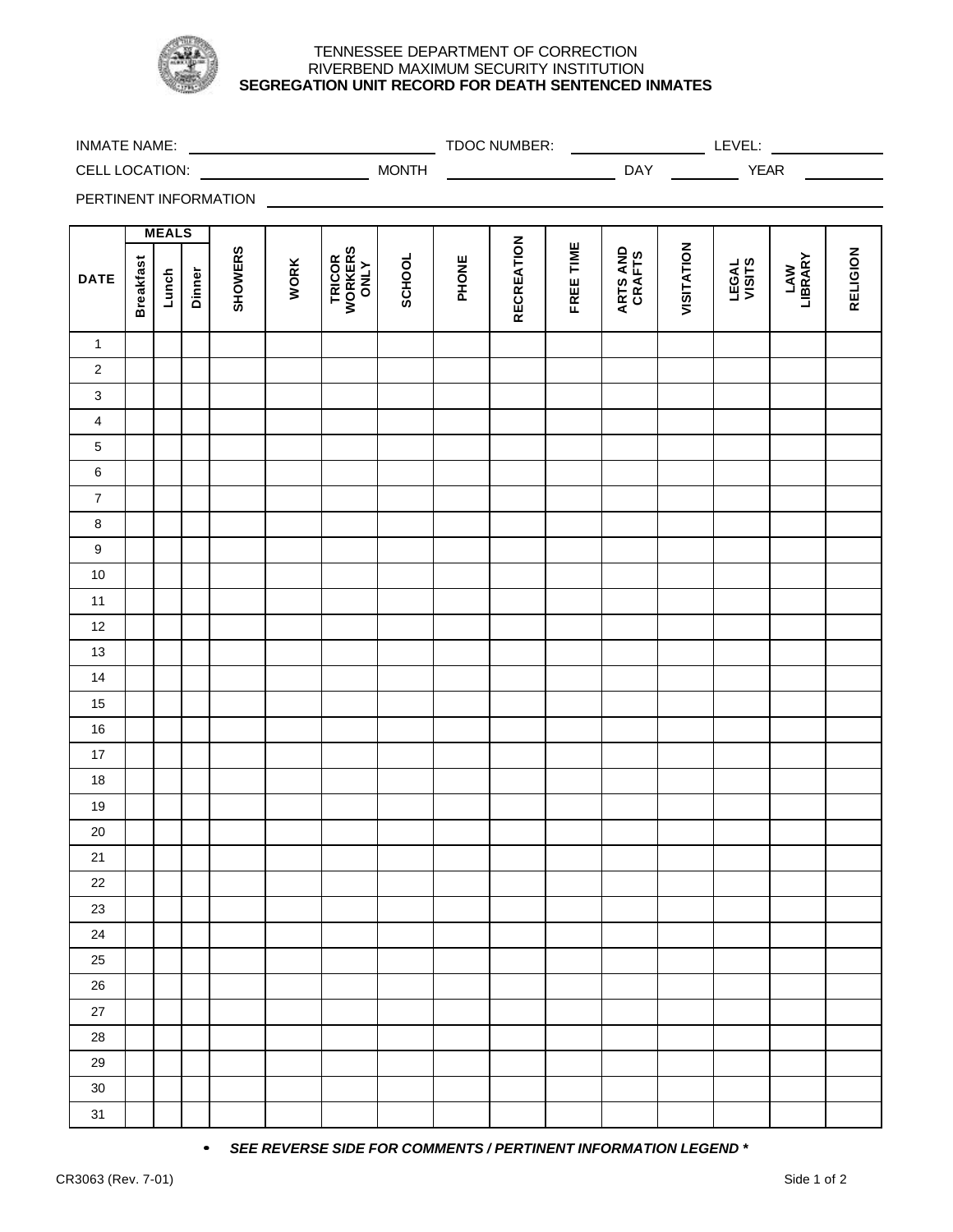| __ | ×<br>v |
|----|--------|
|    |        |

**G = 1 ½ hour "Out of Cell Time" for Group Meals MD = Modified Diet**

# **S** AP = Attorney Phone Call

**N = No P = 30 Minute in Pod Phone Call**

# **R = Refused A = Alternate Entreé**

| Attorney<br>Visit | <b>Haircuts</b> |               | Medical | <b>COMMENTS:</b> |                 | Signature's     |     | <b>DATE</b>               |
|-------------------|-----------------|---------------|---------|------------------|-----------------|-----------------|-----|---------------------------|
|                   |                 | <b>Others</b> |         |                  | $1^\mathrm{st}$ | 2 <sup>nd</sup> | 3rd |                           |
|                   |                 |               |         |                  |                 |                 |     | $\mathbf{1}$              |
|                   |                 |               |         |                  |                 |                 |     | $\sqrt{2}$                |
|                   |                 |               |         |                  |                 |                 |     | $\ensuremath{\mathsf{3}}$ |
|                   |                 |               |         |                  |                 |                 |     | $\overline{4}$            |
|                   |                 |               |         |                  |                 |                 |     | $\sqrt{5}$                |
|                   |                 |               |         |                  |                 |                 |     | $\,6$                     |
|                   |                 |               |         |                  |                 |                 |     | $\boldsymbol{7}$          |
|                   |                 |               |         |                  |                 |                 |     | $\bf 8$                   |
|                   |                 |               |         |                  |                 |                 |     | $\boldsymbol{9}$          |
|                   |                 |               |         |                  |                 |                 |     | $10\,$                    |
|                   |                 |               |         |                  |                 |                 |     | 11                        |
|                   |                 |               |         |                  |                 |                 |     | 12                        |
|                   |                 |               |         |                  |                 |                 |     | 13                        |
|                   |                 |               |         |                  |                 |                 |     | $14$                      |
|                   |                 |               |         |                  |                 |                 |     | 15                        |
|                   |                 |               |         |                  |                 |                 |     | $16\,$                    |
|                   |                 |               |         |                  |                 |                 |     | 17                        |
|                   |                 |               |         |                  |                 |                 |     | $18$                      |
|                   |                 |               |         |                  |                 |                 |     | $19$                      |
|                   |                 |               |         |                  |                 |                 |     | $20\,$                    |
|                   |                 |               |         |                  |                 |                 |     | 21                        |
|                   |                 |               |         |                  |                 |                 |     | $22\,$                    |
|                   |                 |               |         |                  |                 |                 |     | 23                        |
|                   |                 |               |         |                  |                 |                 |     | 24                        |
|                   |                 |               |         |                  |                 |                 |     | $25\,$                    |
|                   |                 |               |         |                  |                 |                 |     | ${\bf 26}$                |
|                   |                 |               |         |                  |                 |                 |     | $27\,$                    |
|                   |                 |               |         |                  |                 |                 |     | ${\bf 28}$                |
|                   |                 |               |         |                  |                 |                 |     | 29                        |
|                   |                 |               |         |                  |                 |                 |     | $30\,$                    |
|                   |                 |               |         |                  |                 |                 |     | 31                        |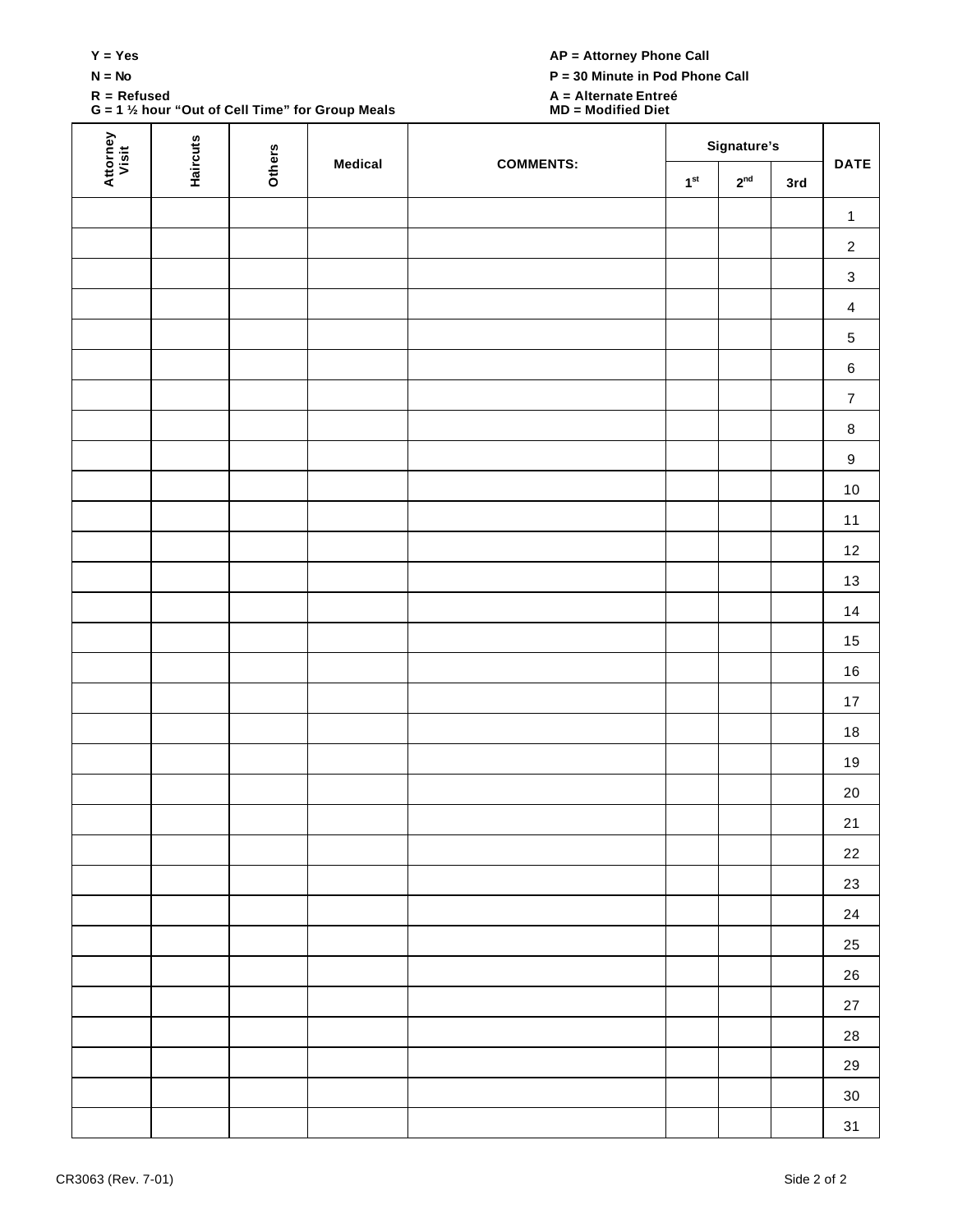### **TENNESSEE DEPARTMENT OF CORRECTION**

**ACCIDENT / INCIDENT / TRAUMATIC INJURY REPORT**

|                                                 |                                                                                                                             | <b>INSTITUTION</b> |                                                                                   |                |
|-------------------------------------------------|-----------------------------------------------------------------------------------------------------------------------------|--------------------|-----------------------------------------------------------------------------------|----------------|
| Name:<br>Last                                   | First<br>Middle                                                                                                             | Number:            |                                                                                   | Date of Birth: |
| Employee                                        | Inmate                                                                                                                      | Visitor            | Other                                                                             |                |
| Location (of                                    |                                                                                                                             | Date (of           | Time (of                                                                          |                |
| Type of Injury / Incident:                      | Work-related<br>Use of Force                                                                                                | Sports<br>Other:   | Violence<br><u> 1980 - Andrea Station Barbara, amerikan per</u>                   |                |
|                                                 |                                                                                                                             |                    |                                                                                   |                |
| Witness' Version:                               |                                                                                                                             |                    | Signature of Subject<br><u> 1989 - Johann Barnett, fransk politiker (d. 1989)</u> |                |
| Health Service Provider's Report<br>Subjective: | <u> 1989 - Andrea State Barbara, amerikan personal di sebagai personal di sebagai personal di sebagai personal d</u>        |                    | Signature of Witness                                                              |                |
| Objective:                                      |                                                                                                                             |                    |                                                                                   |                |
| Assessment:                                     |                                                                                                                             |                    |                                                                                   |                |
| Plan:                                           |                                                                                                                             |                    |                                                                                   |                |
| Date of Treatment                               |                                                                                                                             | Time               | Signature of of Health Service Provider                                           |                |
| Disposition:                                    | Treated by Institutional Health<br><b>Service Staff</b><br><b>Transported to Community</b><br>Facility for Outpatient Care: |                    |                                                                                   |                |
|                                                 | <b>Transported to Community</b><br>Hospital for Inpatient Care:                                                             |                    | Facility                                                                          |                |
|                                                 | Other, explain:                                                                                                             |                    | Hospital                                                                          |                |
| Did death result?                               | Yes                                                                                                                         | No                 | Yes<br>Relatives notified:                                                        | No             |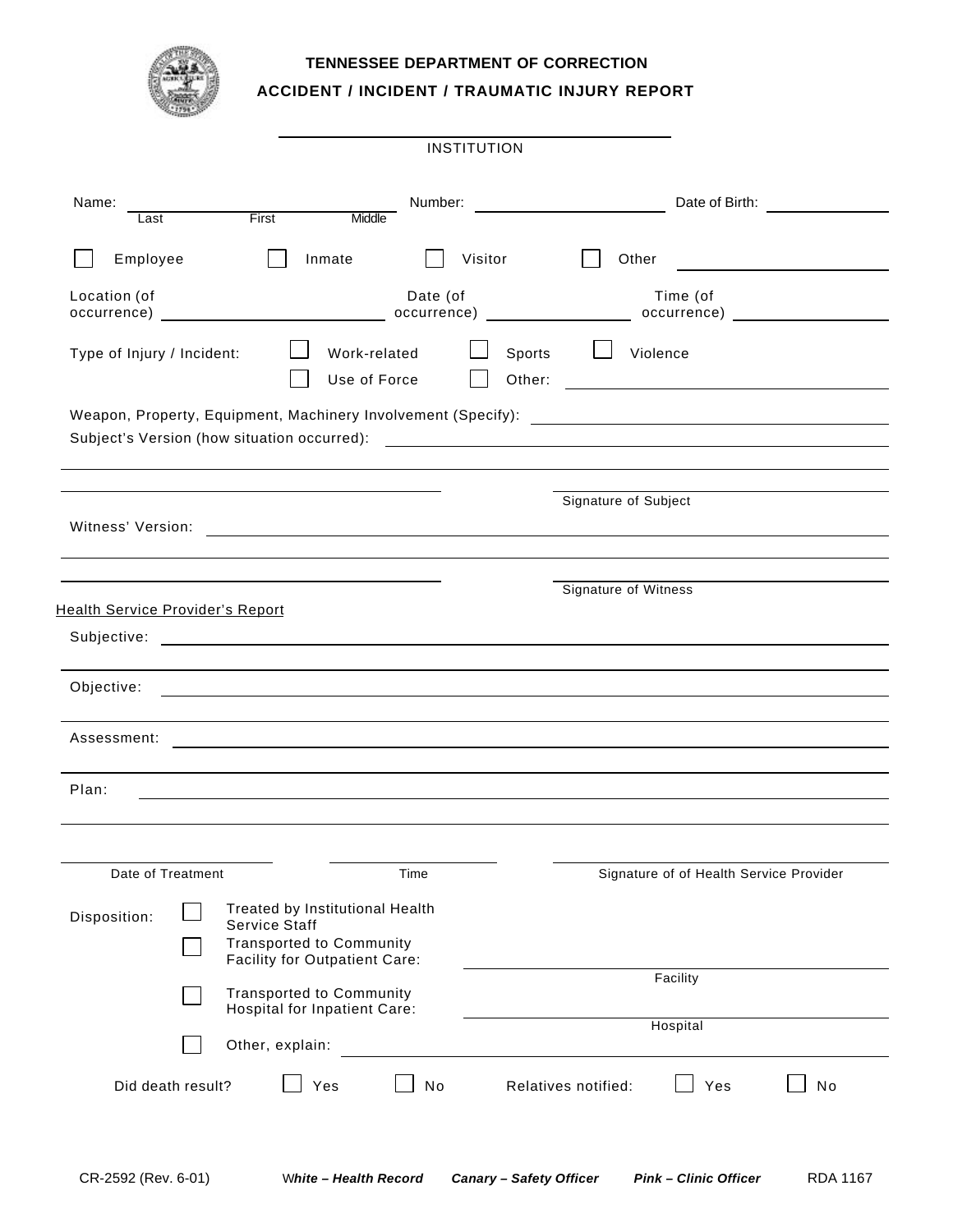

## TENNESSEE DEPARTMENT OF CORRECTION

## **PROBLEM ORIENTED – PROGRESS RECORD**

INSTITUTION

INMATE NAME: TDOC NUMBER:

| DATE | TIME |  |
|------|------|--|
|      |      |  |
|      |      |  |
|      |      |  |
|      |      |  |
|      |      |  |
|      |      |  |
|      |      |  |
|      |      |  |
|      |      |  |
|      |      |  |
|      |      |  |
|      |      |  |
|      |      |  |
|      |      |  |
|      |      |  |
|      |      |  |
|      |      |  |
|      |      |  |
|      |      |  |
|      |      |  |
|      |      |  |
|      |      |  |
|      |      |  |
|      |      |  |
|      |      |  |
|      |      |  |

#### *Do Not Write on Back*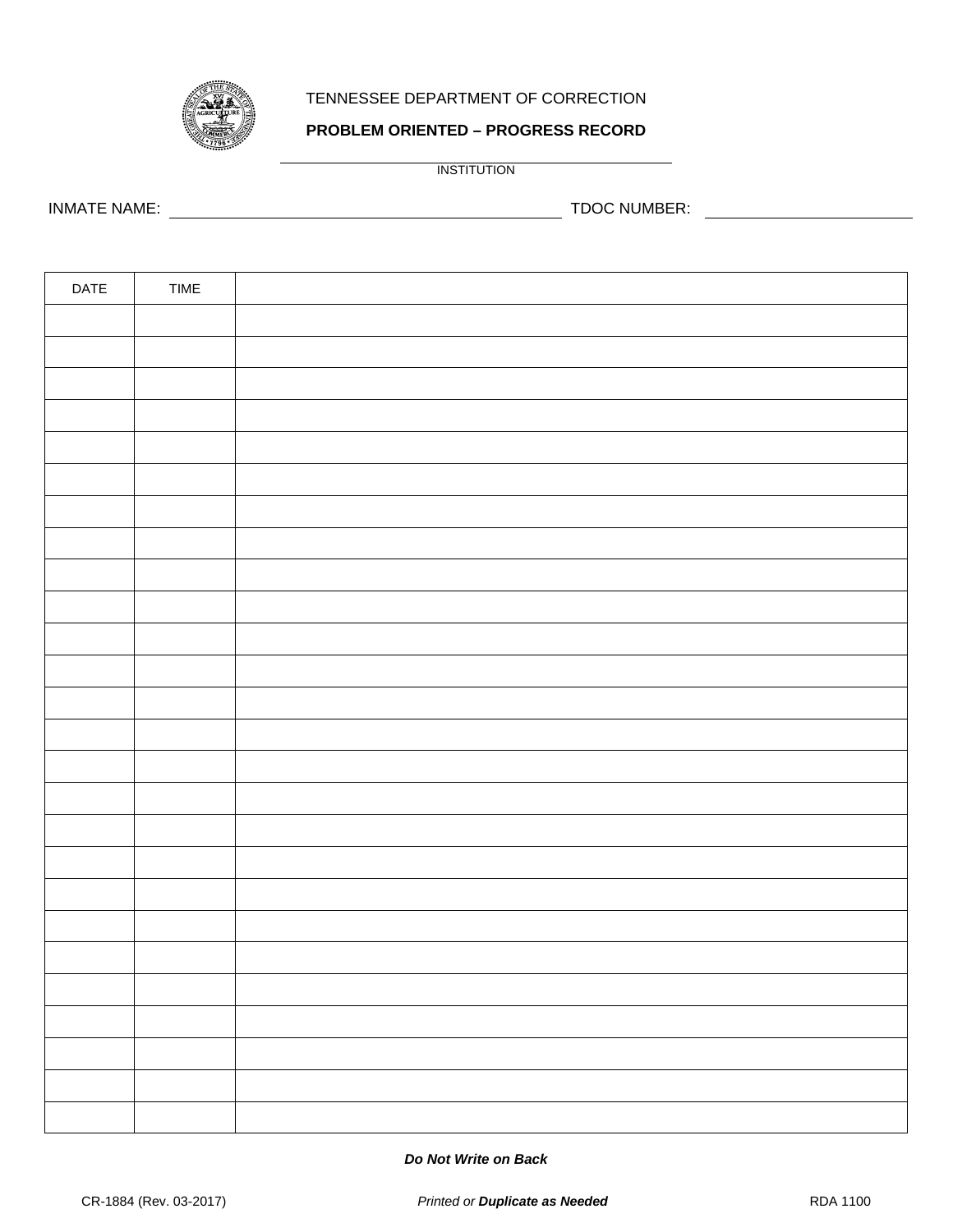|                          | <b>ADMINISTRATIVE POLICIES</b> | Index #: $113.30$<br>Page 1 of 1 |  |  |  |  |  |
|--------------------------|--------------------------------|----------------------------------|--|--|--|--|--|
|                          | <b>AND PROCEDURES</b>          | Effective Date: August 1, 2019   |  |  |  |  |  |
|                          | State of Tennessee             | Distribution: A                  |  |  |  |  |  |
|                          | Department of Correction       | Supersedes: N/A                  |  |  |  |  |  |
| Approved by: Tony Parker |                                |                                  |  |  |  |  |  |
|                          | Subject: ACCESS TO HEALTHCARE  |                                  |  |  |  |  |  |

## POLICY CHANGE NOTICE 19-52

### INSTRUCTIONS:

Please change Section VI. $(D)(1)(c)(5)$  to read as follows:

"(5) Prevention of blood borne and air borne infection during CPR/first aid assistance.

Documentation of training and certifications shall be maintained by the institutional training officer. Institutional facilities shall offer CPR, first-aid, and four minute response training as part of the institutional core curriculum training".

Please change Section VI.(F)(2) to read as follows:

"2. Inmates housed in segregation, detention, or holding units shall not forfeit their right of access to health care and shall receive daily visits seven days per week from health care staff. This visit shall be documented on the Restrictive Housing Medical Notes, CR-4167, and filed in Section nine of the health record. Evaluation of routine health-related complaints shall be conducted on a daily basis; each inmate requesting to be seen shall be evaluated by a qualified health care professional. Health care staff must sign each inmate's Segregation Unit Record Sheet, CR-2857-1 or CR-2857-2, or a Segregation Unit Record Sheet for Death Sentenced Inmates, CR-3063, to indicate access to health care has been offered on a daily basis. The initial assessment and all subsequent encounters where services are provided shall be documented in the inmate's health record. The health care staff shall evaluate all emergent or urgent complaints for treatment and disposition as appropriate".

Please cross through CR-2857 on page 6. Insert the attached pages 9, 10, and 11 and renumber policy pages accordingly.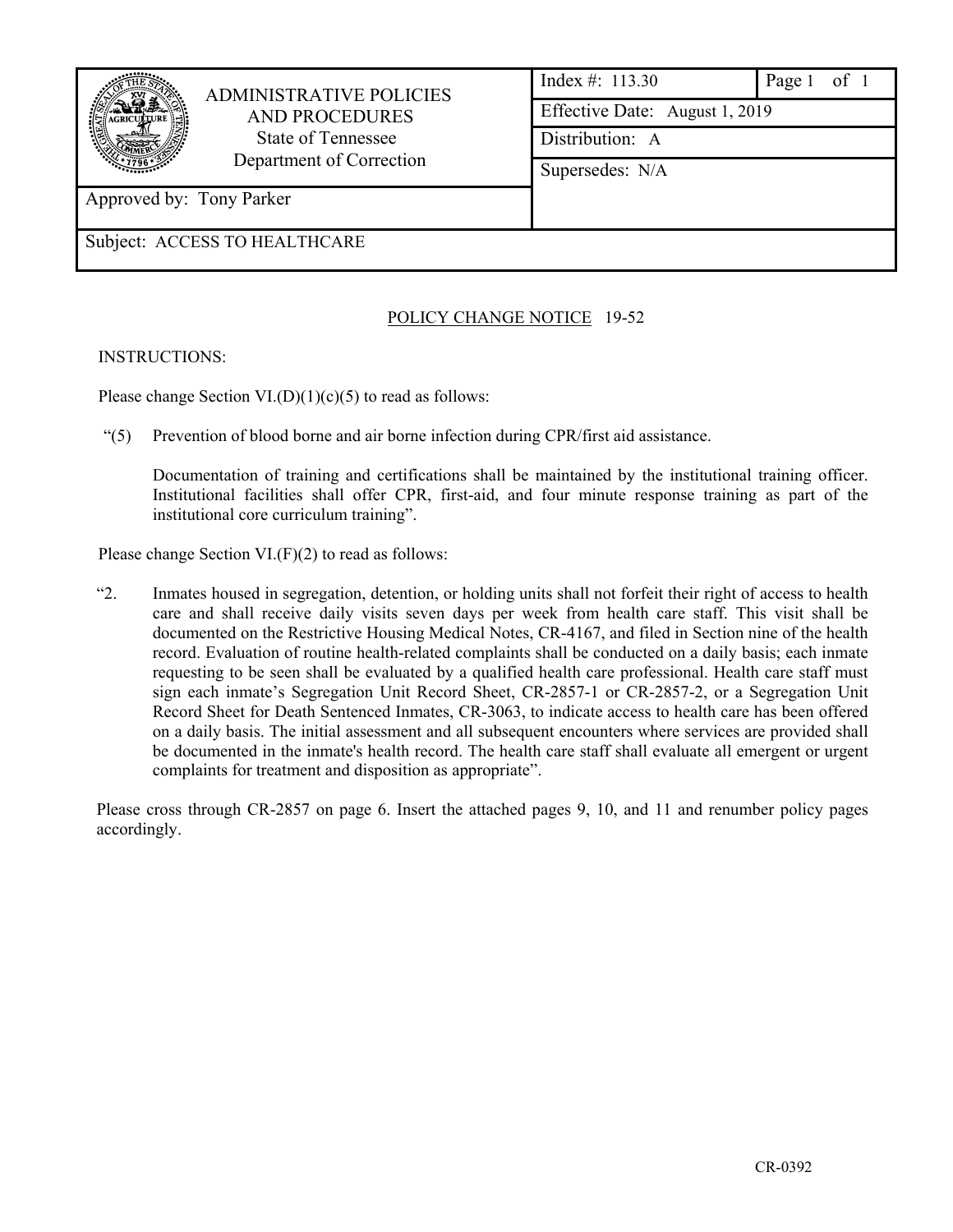

### **TENNESSEE DEPARTMENT OF CORRECTION SEGREGATION UNIT RECORD**

 $\overline{a}$ 

|                                   | <b>INSTITUTION</b>  |      |                      |            |             |
|-----------------------------------|---------------------|------|----------------------|------------|-------------|
| <b>INMATE NAME:</b>               | <b>TDOC NUMBER:</b> |      |                      | CELL:      |             |
| TYPE OF SEGREGATION (Circle One): |                     |      |                      |            |             |
| ADMINISTRATIVE  <br>MANDATORY     | PUNITIVE            | $PH$ | PI                   | <b>PCI</b> | <b>PCII</b> |
| DATE RECEIVED:                    |                     |      | DATE RELEASED:       |            |             |
| IF PUNITIVE: CHARGE               |                     |      | <b>PUNITIVE TIME</b> |            |             |

PERTINENT INFORMATION (*Examples: Epileptic, Diabetic, Suicidal, Assaultive, etc*.)

| <b>SHIF</b>     | SHIFT OFFICER                              | B                | D | $\mathbb S$ | SHO | <b>SHA</b> |     | <b>MEDICAL</b><br><b>STAFF</b>                   | <b>SUPERVISOR</b> | PROGRAM   |
|-----------------|--------------------------------------------|------------------|---|-------------|-----|------------|-----|--------------------------------------------------|-------------------|-----------|
|                 |                                            |                  |   |             |     |            |     |                                                  |                   |           |
|                 |                                            |                  |   |             |     |            |     |                                                  |                   |           |
|                 |                                            |                  |   |             |     |            |     |                                                  |                   |           |
| 3 <sup>rd</sup> |                                            |                  |   |             |     |            |     |                                                  |                   |           |
| 1 <sup>st</sup> |                                            |                  |   |             |     |            |     |                                                  |                   |           |
| $2^{nd}$        |                                            |                  |   |             |     |            |     |                                                  |                   |           |
| $3^{\text{rd}}$ |                                            |                  |   |             |     |            |     |                                                  |                   |           |
| 1 <sup>st</sup> |                                            |                  |   |             |     |            |     |                                                  |                   |           |
| $2^{nd}$        |                                            |                  |   |             |     |            |     |                                                  |                   |           |
| $3^{\text{rd}}$ |                                            |                  |   |             |     |            |     |                                                  |                   |           |
| 1 <sup>st</sup> |                                            |                  |   |             |     |            |     |                                                  |                   |           |
| $2^{nd}$        |                                            |                  |   |             |     |            |     |                                                  |                   |           |
| $3^{\text{rd}}$ |                                            |                  |   |             |     |            |     |                                                  |                   |           |
| 1 <sup>st</sup> |                                            |                  |   |             |     |            |     |                                                  |                   |           |
| $2^{nd}$        |                                            |                  |   |             |     |            |     |                                                  |                   |           |
| $3^{\text{rd}}$ |                                            |                  |   |             |     |            |     |                                                  |                   |           |
| 1 <sup>st</sup> |                                            |                  |   |             |     |            |     |                                                  |                   |           |
| $2^{nd}$        |                                            |                  |   |             |     |            |     |                                                  |                   |           |
| $3^{\rm rd}$    |                                            |                  |   |             |     |            |     |                                                  |                   |           |
| 1 <sup>st</sup> |                                            |                  |   |             |     |            |     |                                                  |                   |           |
| $2^{nd}$        |                                            |                  |   |             |     |            |     |                                                  |                   |           |
| 3 <sup>rd</sup> |                                            |                  |   |             |     |            |     |                                                  |                   |           |
|                 | $\mathsf T$<br>1 <sup>st</sup><br>$2^{nd}$ | <b>SIGNATURE</b> |   |             |     |            | OUT | <b>TIME</b><br><b>EXERCISE</b><br>$\overline{N}$ | SIGNATURE         | SIGNATURE |

Meals/Shower/Shave: Yes (Y) Not Offered (N) Refused (R) Exercise: Enter actual time period (i.e., 9:30 OUT/10:00 IN) : Yes (Y) Not Offered (N) Refused (R) Medical Staff: On a daily basis, inmates shall have access to medical/nursing staff. This shall be documented by signing the unit log and segregation unit record each time the inmate is seen.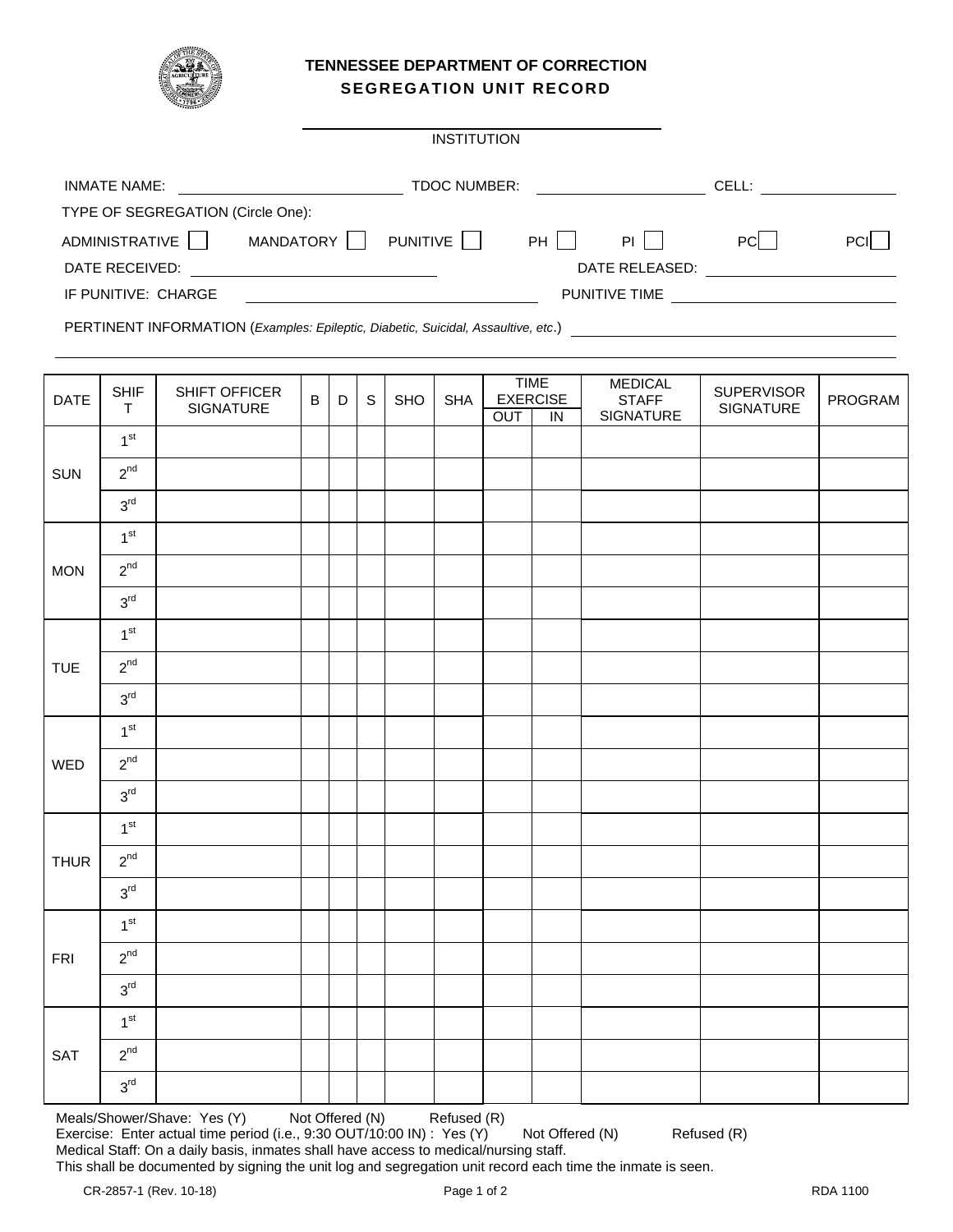| DATE        | <b>SHIF</b><br>$\top$ | SHIFT OFFICER<br>SIGNATURE | $\overline{B}$ | $\mathsf D$ | $\mathsf S$ | SHO | <b>SHA</b> |     | <b>TIME</b><br><b>EXERCISE</b> | <b>MEDICAL</b><br><b>STAFF</b> | <b>SUPERVISOR</b><br>SIGNATURE | PROGRAM |
|-------------|-----------------------|----------------------------|----------------|-------------|-------------|-----|------------|-----|--------------------------------|--------------------------------|--------------------------------|---------|
|             | 1 <sup>st</sup>       |                            |                |             |             |     |            | OUT | $\overline{N}$                 | SIGNATURE                      |                                |         |
|             |                       |                            |                |             |             |     |            |     |                                |                                |                                |         |
| SUN         | $2^{nd}$              |                            |                |             |             |     |            |     |                                |                                |                                |         |
|             | $3^{\text{rd}}$       |                            |                |             |             |     |            |     |                                |                                |                                |         |
|             | 1 <sup>st</sup>       |                            |                |             |             |     |            |     |                                |                                |                                |         |
| <b>MON</b>  | $2^{nd}$              |                            |                |             |             |     |            |     |                                |                                |                                |         |
|             | $3^{\text{rd}}$       |                            |                |             |             |     |            |     |                                |                                |                                |         |
|             | 1 <sup>st</sup>       |                            |                |             |             |     |            |     |                                |                                |                                |         |
| <b>TUE</b>  | $2^{nd}$              |                            |                |             |             |     |            |     |                                |                                |                                |         |
|             | $3^{\rm rd}$          |                            |                |             |             |     |            |     |                                |                                |                                |         |
|             | 1 <sup>st</sup>       |                            |                |             |             |     |            |     |                                |                                |                                |         |
| WED         | $2^{nd}$              |                            |                |             |             |     |            |     |                                |                                |                                |         |
|             | $3^{\text{rd}}$       |                            |                |             |             |     |            |     |                                |                                |                                |         |
|             | 1 <sup>st</sup>       |                            |                |             |             |     |            |     |                                |                                |                                |         |
| <b>THUR</b> | $2^{nd}$              |                            |                |             |             |     |            |     |                                |                                |                                |         |
|             | 3 <sup>rd</sup>       |                            |                |             |             |     |            |     |                                |                                |                                |         |
|             | 1 <sup>st</sup>       |                            |                |             |             |     |            |     |                                |                                |                                |         |
| <b>FRI</b>  | $2^{nd}$              |                            |                |             |             |     |            |     |                                |                                |                                |         |
|             | $3^{\text{rd}}$       |                            |                |             |             |     |            |     |                                |                                |                                |         |
|             | 1 <sup>st</sup>       |                            |                |             |             |     |            |     |                                |                                |                                |         |
| SAT         | $2^{nd}$              |                            |                |             |             |     |            |     |                                |                                |                                |         |
|             | 3 <sup>rd</sup>       |                            |                |             |             |     |            |     |                                |                                |                                |         |

Meals/Shower/Shave: Yes (Y) Not Offered (N) Refused (R) Exercise: Enter actual time period (i.e., 9:30 OUT/10:00 IN) : Yes (Y) Not Offered (N) Refused (R) Medical Staff: On a daily basis, inmates shall have access to medical/nursing staff.

This shall be documented by signing the unit log and segregation unit record each time the inmate is seen.

REMARKS/COMMENTS: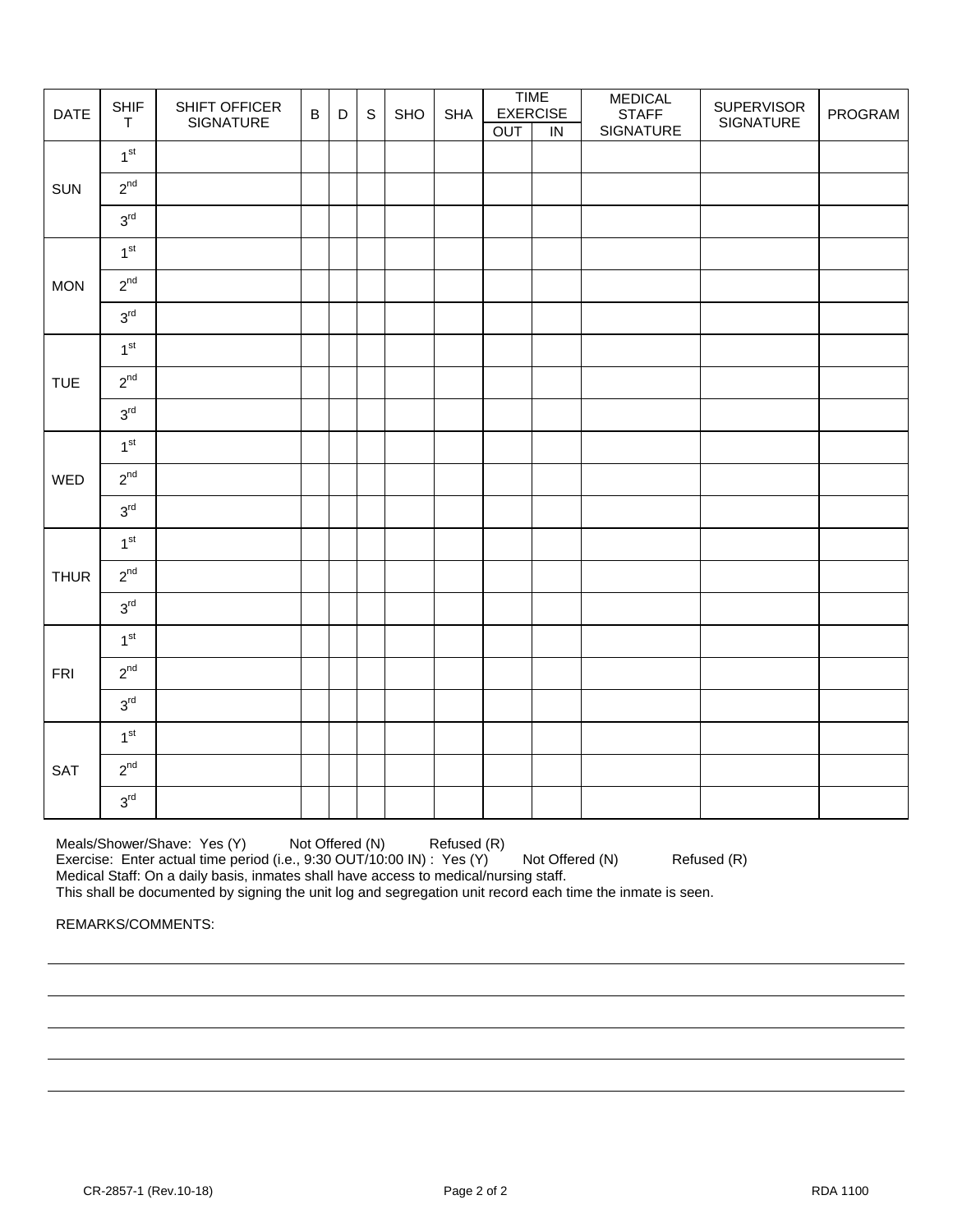

### **TENNESSEE DEPARTMENT OF CORRECTION SEGREGATION UNIT RECORD**

 $\overline{a}$ 

|                                   |           | <b>INSTITUTION</b>  |    |                      |       |             |
|-----------------------------------|-----------|---------------------|----|----------------------|-------|-------------|
| <b>INMATE NAME:</b>               |           | <b>TDOC NUMBER:</b> |    |                      | CELL: |             |
| TYPE OF SEGREGATION (Circle One): |           |                     |    |                      |       |             |
| ADMINISTRATIVE                    | MANDATORY | PUNITIVE            | PH | PL I                 | PCI   | <b>PCII</b> |
| DATE RECEIVED:                    |           |                     |    | DATE RELEASED:       |       |             |
| IF PUNITIVE: CHARGE               |           |                     |    | <b>PUNITIVE TIME</b> |       |             |
|                                   |           |                     |    |                      |       |             |

PERTINENT INFORMATION (*Examples: Epileptic, Diabetic, Suicidal, Assaultive, etc*.)

| <b>DATE</b> | <b>SHIF</b><br>T | SHIFT OFFICER<br>SIGNATURE | $\mathsf B$ | D | $\mathsf S$ | SHO | <b>SHA</b> | OUT | <b>TIME</b><br><b>EXERCISE</b><br>IN | <b>MEDICAL</b><br><b>STAFF</b><br>SIGNATURE | <b>SUPERVISOR</b><br>SIGNATURE | PROGRAM |
|-------------|------------------|----------------------------|-------------|---|-------------|-----|------------|-----|--------------------------------------|---------------------------------------------|--------------------------------|---------|
| <b>SUN</b>  | 1 <sup>st</sup>  |                            |             |   |             |     |            |     |                                      |                                             |                                |         |
|             | $2^{nd}$         |                            |             |   |             |     |            |     |                                      |                                             |                                |         |
|             | 1 <sup>st</sup>  |                            |             |   |             |     |            |     |                                      |                                             |                                |         |
| <b>MON</b>  | $2^{nd}$         |                            |             |   |             |     |            |     |                                      |                                             |                                |         |
| <b>TUE</b>  | 1 <sup>st</sup>  |                            |             |   |             |     |            |     |                                      |                                             |                                |         |
|             | $2^{nd}$         |                            |             |   |             |     |            |     |                                      |                                             |                                |         |
|             | 1 <sup>st</sup>  |                            |             |   |             |     |            |     |                                      |                                             |                                |         |
| WED         | $2^{nd}$         |                            |             |   |             |     |            |     |                                      |                                             |                                |         |
| <b>THUR</b> | 1 <sup>st</sup>  |                            |             |   |             |     |            |     |                                      |                                             |                                |         |
|             | $2^{nd}$         |                            |             |   |             |     |            |     |                                      |                                             |                                |         |
|             | 1 <sup>st</sup>  |                            |             |   |             |     |            |     |                                      |                                             |                                |         |
| <b>FRI</b>  | $2^{nd}$         |                            |             |   |             |     |            |     |                                      |                                             |                                |         |
| SAT         | 1 <sup>st</sup>  |                            |             |   |             |     |            |     |                                      |                                             |                                |         |
|             | $2^{nd}$         |                            |             |   |             |     |            |     |                                      |                                             |                                |         |

Meals/Shower/Shave: Yes (Y) Not Offered (N) Refused (R) Exercise: Enter actual time period (i.e., 9:30 OUT/10:00 IN) : Yes (Y) Not Offered (N) Refused (R) Medical Staff: On a daily basis, inmates shall have access to medical/nursing staff. This shall be documented by signing the unit log and segregation unit record each time the inmate is seen.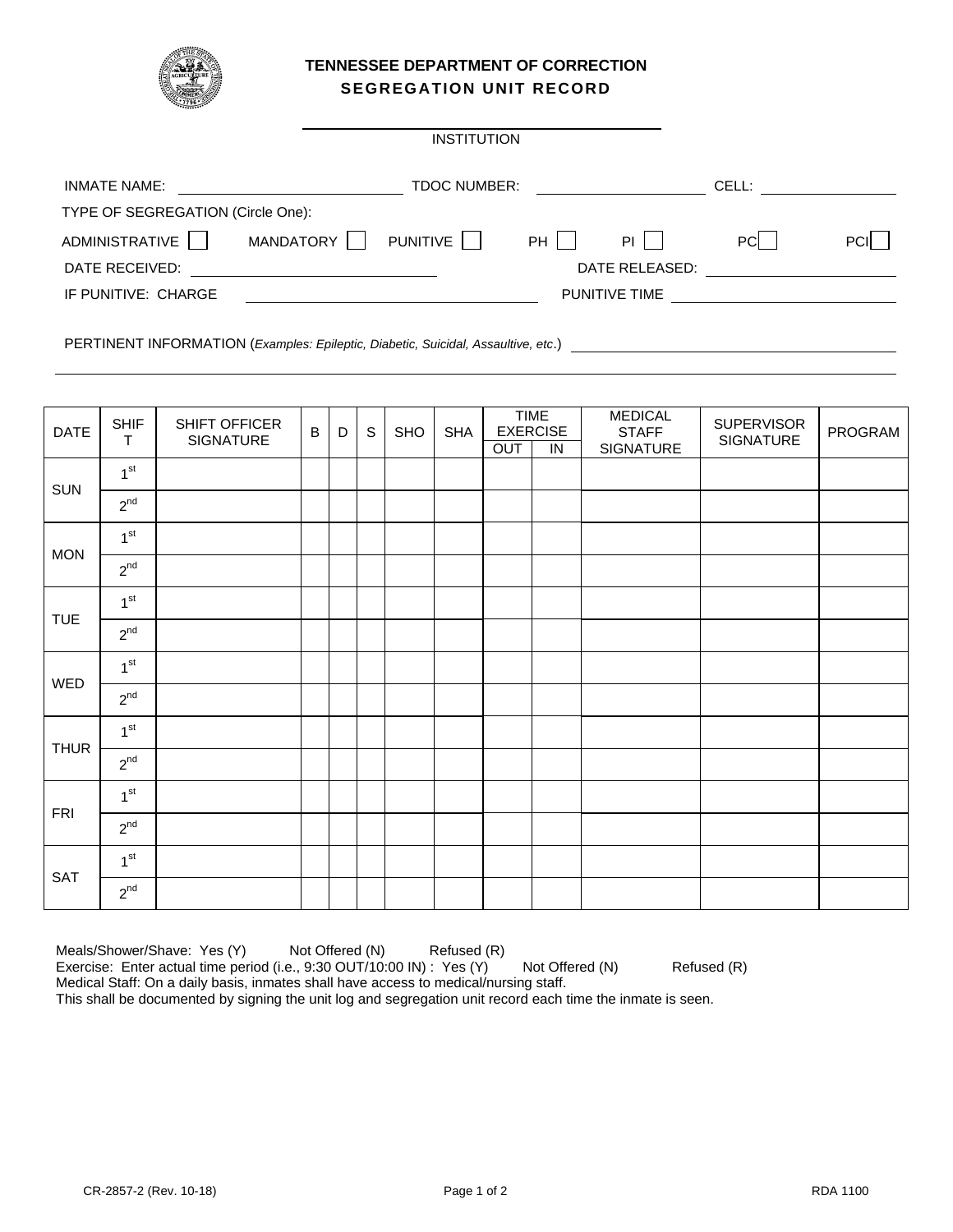| <b>DATE</b> | <b>SHIF</b><br>$\top$ | SHIFT OFFICER<br>SIGNATURE | $\overline{B}$ | D | $\mathsf S$ | SHO | <b>SHA</b> | OUT | <b>TIME</b><br><b>EXERCISE</b><br>IN | <b>MEDICAL</b><br><b>STAFF</b><br>SIGNATURE | <b>SUPERVISOR</b><br>SIGNATURE | PROGRAM |
|-------------|-----------------------|----------------------------|----------------|---|-------------|-----|------------|-----|--------------------------------------|---------------------------------------------|--------------------------------|---------|
|             | 1 <sup>st</sup>       |                            |                |   |             |     |            |     |                                      |                                             |                                |         |
| SUN         | $2^{nd}$              |                            |                |   |             |     |            |     |                                      |                                             |                                |         |
|             | 1 <sup>st</sup>       |                            |                |   |             |     |            |     |                                      |                                             |                                |         |
| <b>MON</b>  | $2^{nd}$              |                            |                |   |             |     |            |     |                                      |                                             |                                |         |
|             | 1 <sup>st</sup>       |                            |                |   |             |     |            |     |                                      |                                             |                                |         |
| <b>TUE</b>  | $2^{nd}$              |                            |                |   |             |     |            |     |                                      |                                             |                                |         |
| WED         | 1 <sup>st</sup>       |                            |                |   |             |     |            |     |                                      |                                             |                                |         |
|             | $2^{nd}$              |                            |                |   |             |     |            |     |                                      |                                             |                                |         |
| <b>THUR</b> | 1 <sup>st</sup>       |                            |                |   |             |     |            |     |                                      |                                             |                                |         |
|             | $2^{nd}$              |                            |                |   |             |     |            |     |                                      |                                             |                                |         |
|             | 1 <sup>st</sup>       |                            |                |   |             |     |            |     |                                      |                                             |                                |         |
| <b>FRI</b>  | $2^{nd}$              |                            |                |   |             |     |            |     |                                      |                                             |                                |         |
| SAT         | 1 <sup>st</sup>       |                            |                |   |             |     |            |     |                                      |                                             |                                |         |
|             | $2^{nd}$              |                            |                |   |             |     |            |     |                                      |                                             |                                |         |

Meals/Shower/Shave: Yes (Y) Not Offered (N) Refused (R) Exercise: Enter actual time period (i.e., 9:30 OUT/10:00 IN) : Yes (Y) Not Offered (N) Refused (R) Medical Staff: On a daily basis, inmates shall have access to medical/nursing staff. This shall be documented by signing the unit log and segregation unit record each time the inmate is seen.

REMARKS/COMMENTS: